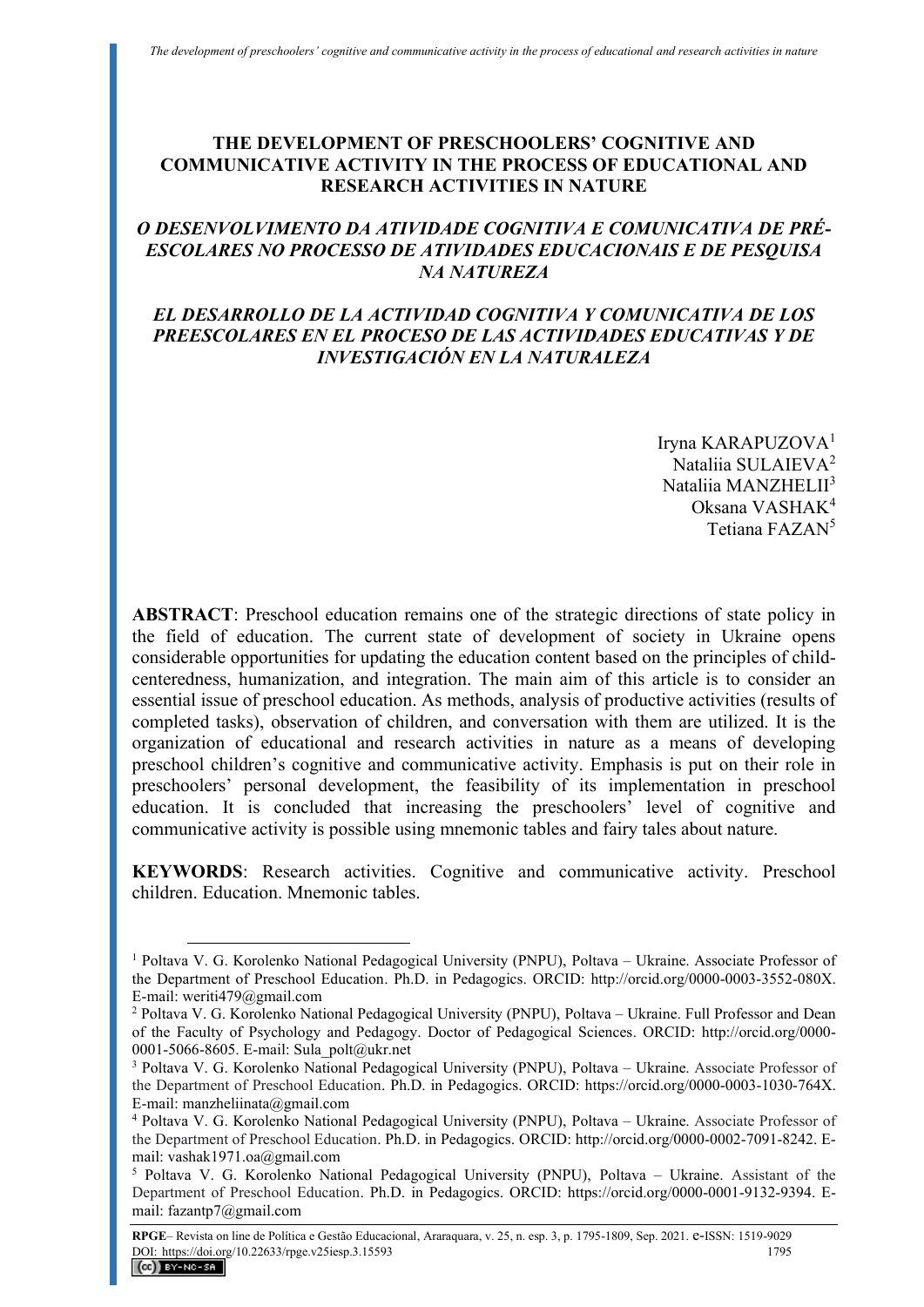*RESUMO: A educação pré-escolar continua sendo uma das direções estratégicas da política estadual no campo da educação. O atual estado de desenvolvimento da sociedade na Ucrânia abre oportunidades consideráveis para atualizar o conteúdo educacional com base nos princípios de centramento na criança, humanização e integração. O objetivo principal deste artigo é considerar uma questão essencial da educação pré-escolar. Como métodos, são utilizadas análises de atividades produtivas (resultados de tarefas concluídas), observação de crianças e conversação com elas. É a organização de atividades educacionais e de pesquisa na natureza como meio de desenvolver a atividade cognitiva e comunicativa de crianças em idade pré-escolar. A ênfase é colocada no seu papel no desenvolvimento pessoal dos préescolares, na viabilidade de sua implementação na educação pré-escolar. Conclui-se que aumentar o nível de atividade cognitiva e comunicativa dos pré-escolares é possível por meio do uso de tabelas mnemônicas e contos de fadas sobre a natureza.* 

*PALAVRAS-CHAVE: Atividades de pesquisa. Atividade cognitiva e comunicativa. Préescolares. Educação. Tabelas mnemônicas.* 

*RESUMEN: La educación preescolar sigue siendo una de las direcciones estratégicas de la política estatal en el campo de la educación. El estado actual de desarrollo de la sociedad en Ucrania abre oportunidades considerables para actualizar el contenido educativo basado en los principios del centrado en el niño, la humanización y la integración. El objetivo principal de este artículo es considerar un tema esencial de la educación preescolar. Como métodos, se utilizan el análisis de las actividades productivas (resultados de las tareas completadas), la observación de los niños y la conversación con ellos. Es la organización de actividades educativas y de investigación en la naturaleza como medio para desarrollar la actividad cognitiva y comunicativa de los niños en edad preescolar. Se enfatiza su papel en el desarrollo personal de los preescolares, la viabilidad de su implementación en la educación preescolar. Se concluye que es posible aumentar el nivel de actividad cognitiva y comunicativa de los niños en edad preescolar mediante el uso de tablas mnemotécnicas y cuentos de hadas sobre la naturaleza.* 

*PALABRAS CLAVE: Actividades de investigación. Actividad cognitiva y comunicativa. Préescolares. Educación. Tablas mnemotécnicas.* 

# **Introduction**

In modern conditions of education development, the relevant objectives become the following: to improve children's knowledge, to form appropriate skills, to develop their desire to experiment, to study events and phenomena, to enable independent research and acceptance of the laws of nature (DONCHENKO *et al.,* 2020).

The Basic component of preschool education emphasizes that a preschooler is a subject of interaction with the natural environment (ZEBZEEVA, 1998). Given this, there is an urgent need to increase the status of educational and research activities as one of the appropriate means of forming the preschoolers' competence in the field of «Nature».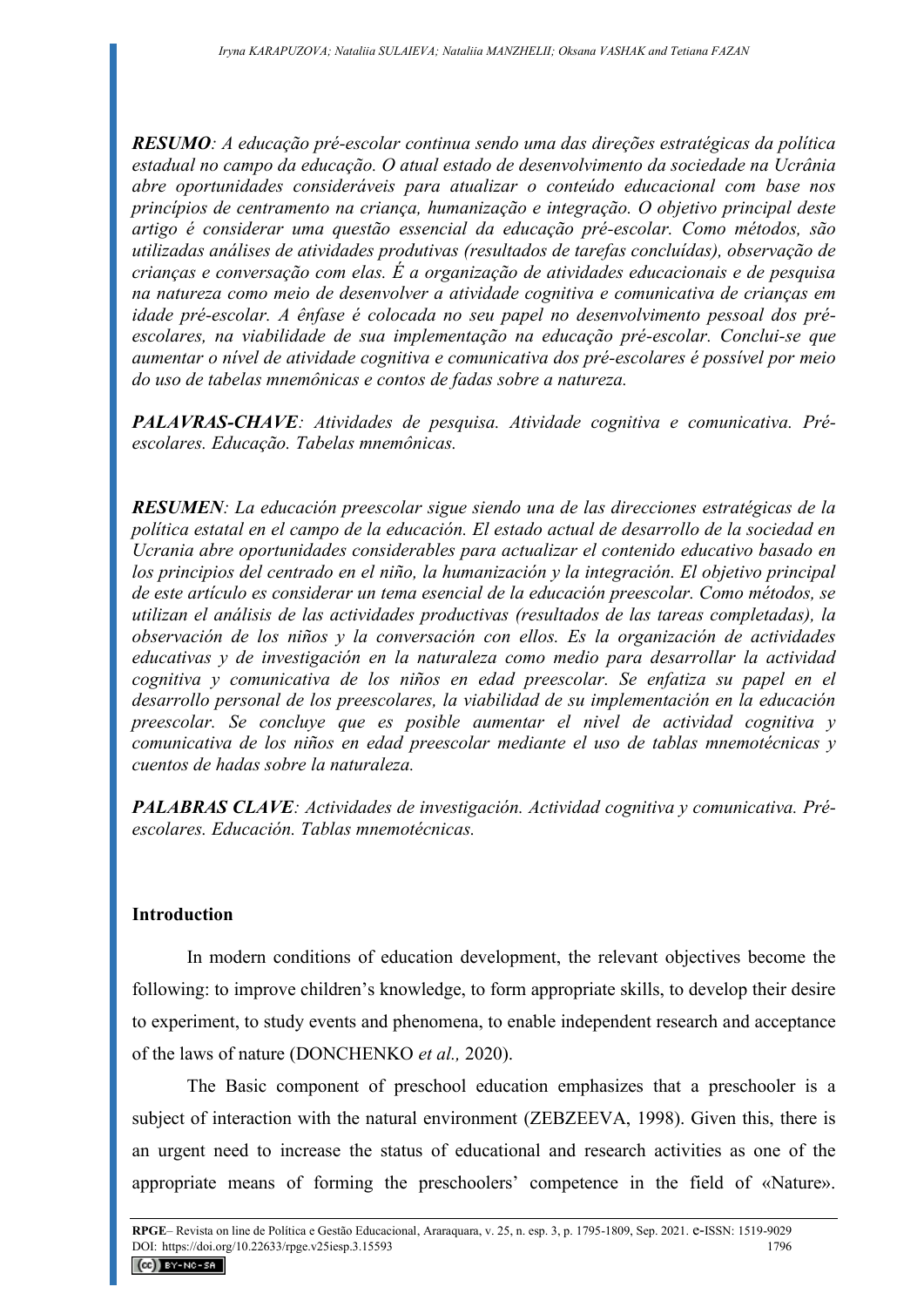Children's awareness of the relationship between nature and man and the various connections in nature plays an essential role in their personality development. Mastery of the means of practical interaction with the environment and peers ensures the child's personal growth (ZHAMARDIY *et al.,* 2020).

The value of preschoolers' educational and research activities in nature is that children do not receive ready-made knowledge from the educator but acquire them in the course of practical activities while involving the hidden reserves of mental activity. Exploring objects of animate and inanimate nature, children develop observation, independence, initiative, curiosity, purposefulness, improve communication and work skills, learn to communicate with nature and get aesthetic pleasure from it, treat it responsibly, and learn to use natural resources etc. (KONONETS *et al.,* 2020). In turn, it promotes the development the following moral qualities: sensitivity, mercy, kindness, and justice, and provide preschoolers' inner psychological comfort. Educational and research activities are a powerful means of children's cognitive and communicative activity and the formation of the foundations of a coherent worldview. Educational and research activities are the basis of empirical knowledge about the environment, a source of knowledge and development of cognitive interests and can last a lifetime. After all, the child's desire to explore the environment, to search for new information and impressions is biologically determined. Recently, there has been an increase in interest in educational and research activities in the preschool educational institutions, which indicates the relevance of this issue in preschool education (DONCHENKO *et al.,* 2020).

# **Materials and Methods**

The aim of the study is to highlight the role of educational and research activities in nature in the process of development of preschool children's cognitive and communicative activity. To achieve this goal, we chose the following research methods: analysis of productive activities (results of completed tasks), observation of children, and conversation with them. To determine the impact of children's educational and research activities in nature on the development of preschoolers' cognitive activity, we conducted an experimental study, which was carried out on the basis of Poltava preschool educational institution № 40 «*Romashka*» and Poltava preschool educational institution № 17 «School of Health». The participants of the study in the first preschool educational institution were children of the senior group «*Metelyk*» (experimental group («EG»), and in the second preschool educational institution were children of the senior group «*Vyshenka*» (control group («CG»). There were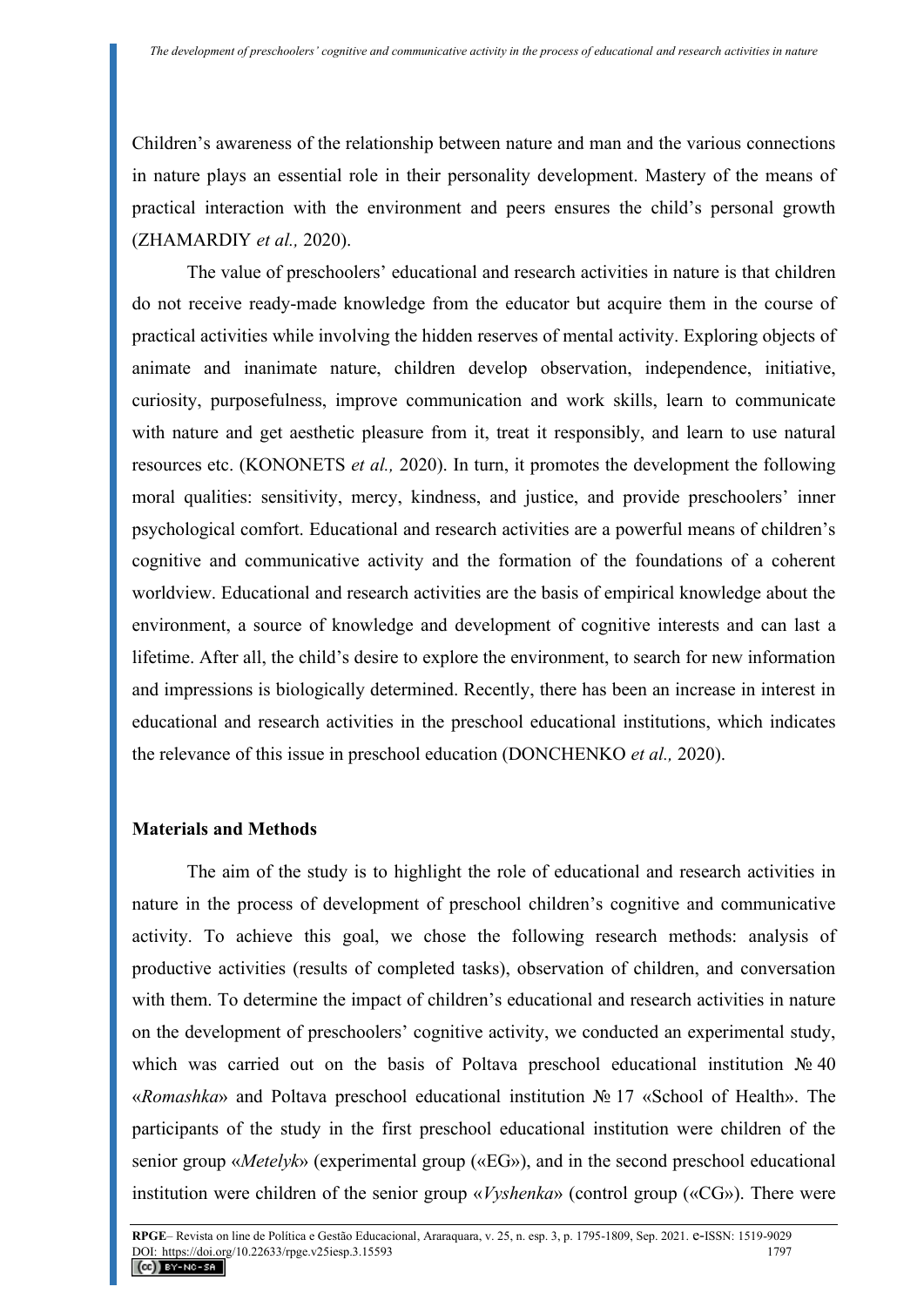25 children in each group. Every stage of the experiment involved the implementation of planned tasks and the expected result.

#### **Results and Discussion**

In modern society, children live and develop in the age of informatization, which requires them not only to gain knowledge but also primarily the ability to acquire them independently, operate them, navigate freely in the environment, and solve problem situations creatively. For a child to become a harmonious personality, it is necessary to cultivate their interest in the surrounding reality. To do this, it is necessary to create a developmental environment that would promote the development of the children's cognitive and communicative activity.

In the Basic component of preschool education, in the educational line «A child in the sensory-cognitive dimension» it is emphasized that cognitive activity is characterized by the manifestation of the preschooler's interest in the environment, planning their cognitive activity and its implementation in practice (THE BASIC COMPONENT OF PRESCHOOL EDUCATION IN UKRAINE, 2012).

Cognitive activity motivates the child to cognitive actions, which accumulates the development of the following qualities: curiosity, observation, ingenuity, intelligence, awakening interest in the new, imagination, creativity, establishing positive motivation.

The problem of the development of cognitive activity was considered by various educators and psychologists. Thus, T. Tkachuk considered cognitive activity as a child's independent, proactive activity, aimed at learning about the surrounding reality (as a manifestation of curiosity) and due to the need to solve cognitive problems facing it in specific life situations (TKACHUK, 2002). S. Antonova defined cognitive activity as a process of acquiring research and research-related skills in the process of children and teachers' interaction, which aims to identify the essence of a problem relevant to all participants (ANTONOVA, 2009). S. Ladyvir characterized cognitive activity as a qualitative sign of a preschool child's actions, the property of the individual, the state of readiness for cognitive activity (LADYVIR, 2007). The scholar believed that cognitive activity was manifested in cognitive actions (LADYVIR, 2007). In turn, I. Kleshchova stated that cognitive activity was characterized by intrinsic motivation, special structural components (problem selection, organization, and analysis of data, hypothesis testing, formulation of conclusions), incomplete determinism of actions, a high degree of child's independence in the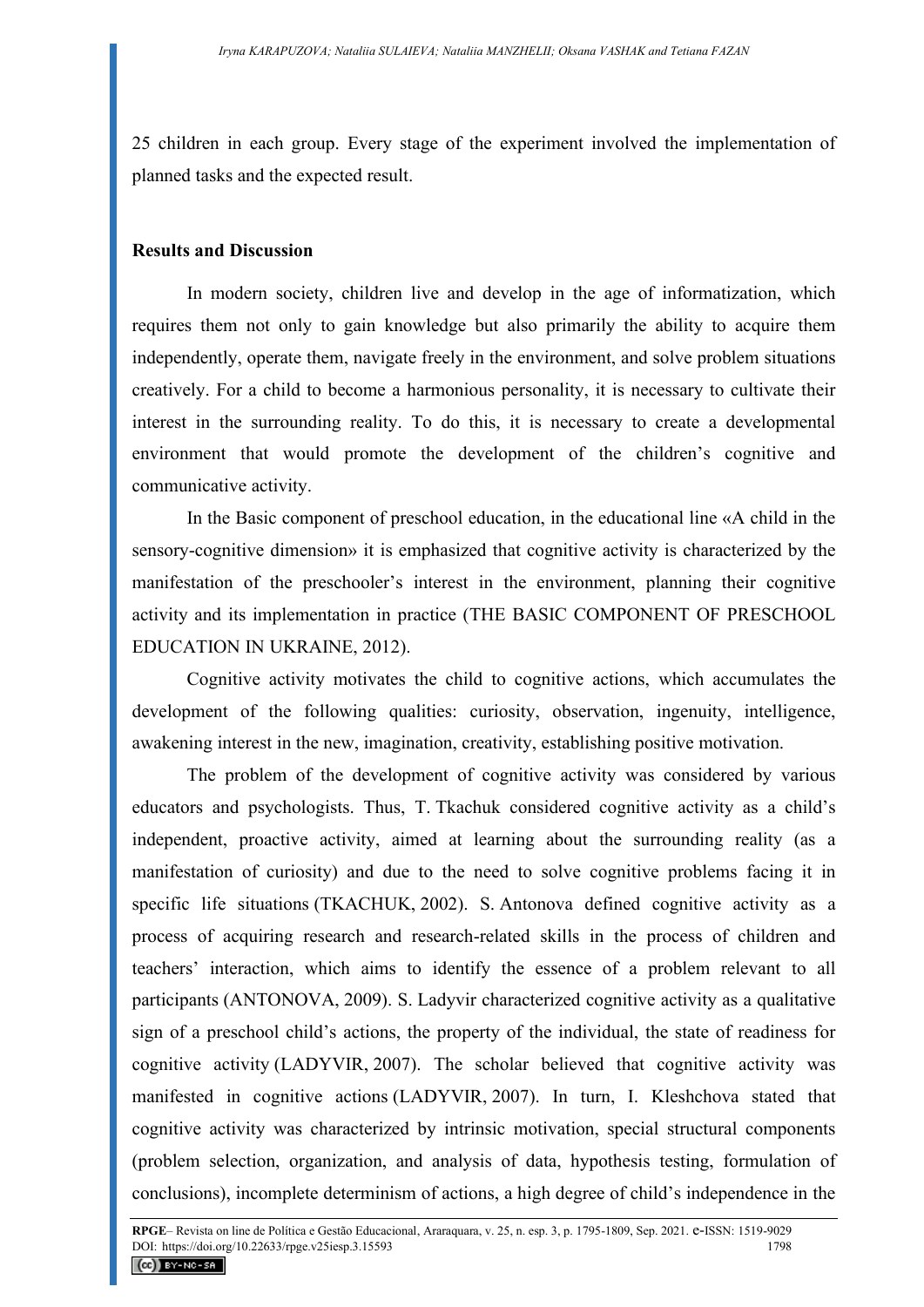implementation individual stages or educational and research activities in general, obtaining objectively or subjectively a new result that enriches the child's system of knowledge (KLESHCHEVA, 2003).

It is essential to note that preschool children, especially older ones, can easily come into contact with adults and peers, they may be interested in participating in games, research activities; they are able to be sensitive, provide effective mutual assistance, and seek and accept help from an adult or other child. Preschoolers can actively interact with group members, solve common problems; they are able to calmly defend their point of view, while showing respect for others, for their interests. In our opinion, one of the most effective activities that can show the child's need for communication and cognition is educational and research activities in nature.

Today, despite extensive research in various fields of science, there is no single common definition of educational and research activities, but there are related concepts: search and research activities, search and cognitive activities, experimental and research activities, educational and search activities, educational and cognitive activities etc.

In our study, we have chosen the category «educational and research activities» because it aims at an activity approach that meets the preschooler's needs in cognition and promotes the development of their cognitive activity in the process of conducting experiments.

Logical-semantic analysis of the definition «educational and research activities» allowed a comprehensive study of this scientific category. Thus, H. Likhodeeva emphasizes that educational and research activities are activities organized by the teacher using various forms and didactic techniques, which are dominated by independent conscious use of methods of scientific knowledge and as a result, children actively acquire knowledge, develop their research skills and abilities. The result of children's educational and research activities is an intellectual product associated with the establishment of truth as a result of the research process (LIKHODIEIEVA, 2009). According to N. Nedatatok, educational and research activities are characterized by the creative orientation of the content of mental operations, as well as pedagogical management of the process of formation of educational and research skills, which are most successful as children are learning to predict the result, formulate goals and hypotheses, seek independent ways to solve goals and substantiate the correctness of the decision (NEDATATOK, 2000).

In turn, V. Zebzieieva notes that in the course of experiments with objects of nature, there is an influence on the formation of a young researcher's personal traits. There is an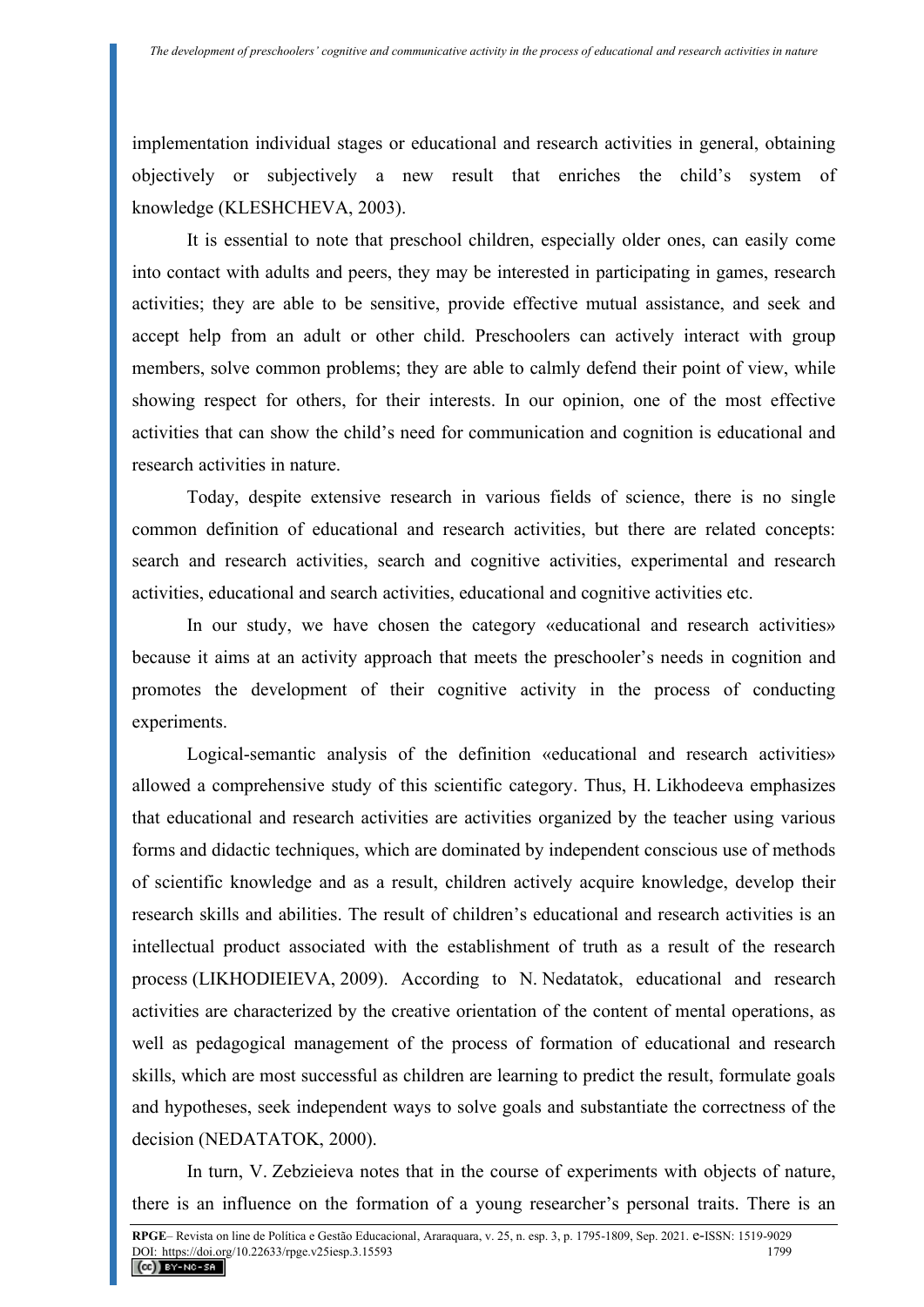initiative in making suggestions, independence in determining the sequence of tasks, cooperation with other children and adults, use of auxiliary sources, distribution of the time. The preschooler learns to work in a team, to show their own organizational skills, to feel a sense of duty and responsibility, to help other children, to consider their opinions, and to respect them as individuals. It contributes not only to the child's social comfort but at the same time, during educational and research activities in nature there is a moral education (ZEBZEEVA, 1998).

Analysis of scientific literature allows us to determine that educational and research activities in preschool educational institutions are a form of an acquaintance of preschoolers with nature, which is based on the search, study, and systematization on a scientific basis of subjectively new knowledge acquired by children in specially organized conditions and contribute to the development of their cognitive activity.

Educational and research activities in nature successfully combine the sensitivity of the senses and activities that are the basis of the child's sensory development. Exploring objects of nature with the help of various analyzers, preschoolers learn to distinguish the properties of objects. At the same time, there is a formation of sensory standards (LIUTA, 2014).

Considering children's educational and research activities in nature, we should pay attention to its structure, which includes the stages of experiments, the activities of educators and children at each stage and the expected results.

The first stage of educational and research activities is preparation for research activities in nature. It should be aimed at identifying the level of children's knowledge about the studied objects and natural phenomena, as well as creating an atmosphere of interest. It is facilitated by appropriate questions and an interesting tale. The educator's activity at this stage is to update the problem situation, create the necessary conditions for the experiment (preparation of the necessary equipment, creation of a map-scheme etc.), form children's motivation for research activities, instruction on safety during implementation this type of activity. At the same time, preschoolers' activity is to get aware in the problem and prepare a workplace. The expected result is the emergence of children's interest, cognitive interest, and desire to participate in the experiment, the creation of optimal conditions for the experiment (KARAPUZOVA, 2016).

The next, second stage is the beginning of the experiment. It begins with the children making assumptions, the correctness or falsity of which will be confirmed during the experiment. The experiment should then be discussed. All conditions during the discussion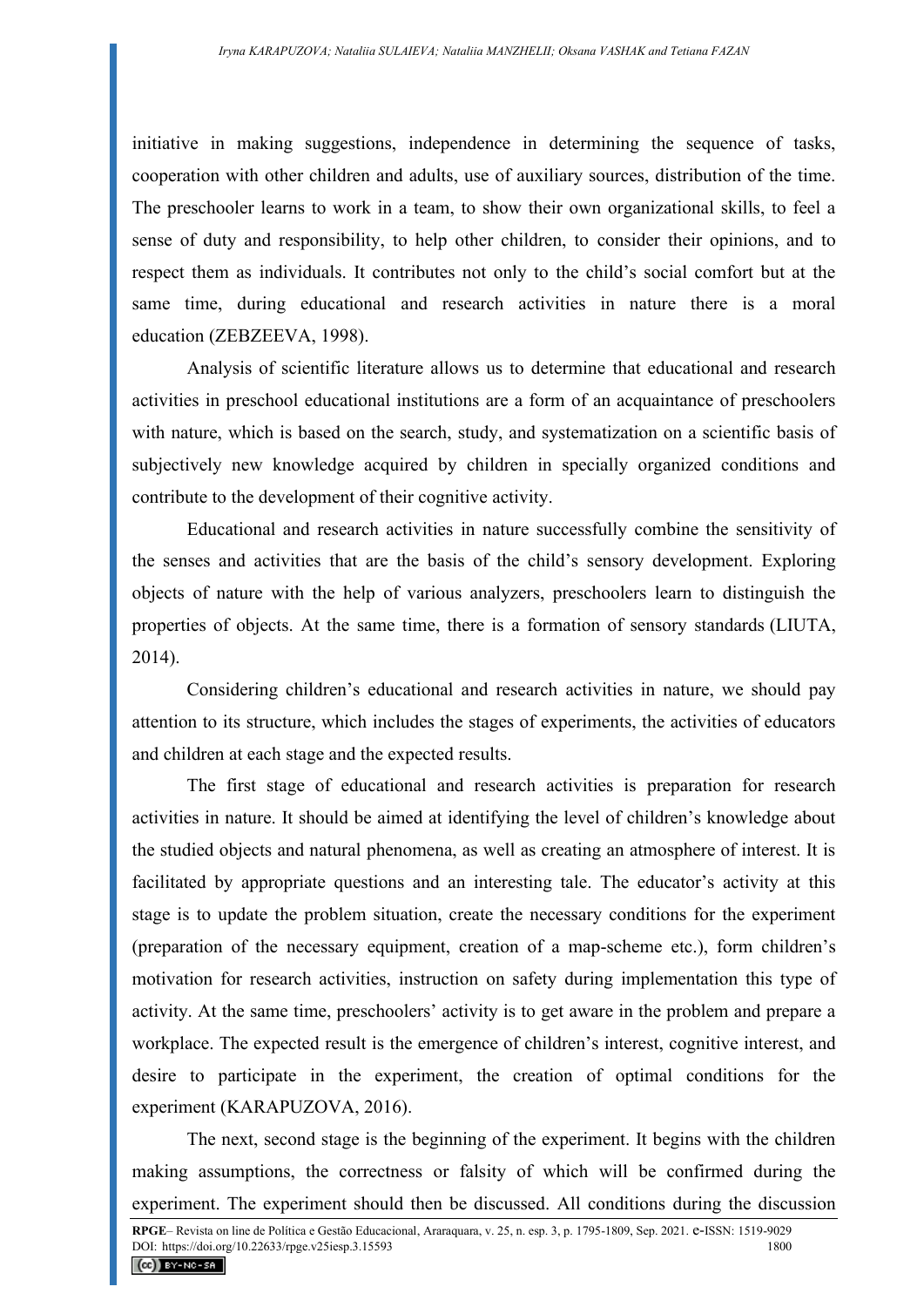must be the same, except for one. It is necessary to ensure the purity of the experiment. At this stage, the educator's activities include discussing the problem with preschoolers, bringing them to the goal of the experiment, putting forward working hypotheses, helping children formulate hypotheses, discussing with children the algorithm for the experiment, compiling the algorithm, bringing children to the algorithm actions, comprehension of the content of the map-scheme of experiment, making adjustments as necessary, prevention of deviations from the set goal. The preschoolers' activity is to formulate the purpose of the experiment, put forward hypotheses, compile an algorithm for educational and research activities, understanding the content of the map-scheme of the experiment, clarifying the problem, discussing new hypotheses that arise as needed. The expected result is to determine the purpose of the experiment, to put forward several working hypotheses, to compile an algorithm for conducting the experiment, to prevent deviations from the set goal (KARAPUZOVA, 2016).

The third stage is the direct course of the experiment and the subsequent exchange of views. At this stage, the educator provides assistance to children in organizing practical activities, together with children performs practical actions as needed, and monitors compliance with safety rules when children conduct an experiment. The preschoolers' activities during the experiment include making a new hypothesis with its subsequent implementation in case of non-confirmation of the original hypothesis, selection of the necessary tools, and formulation of conclusions. The expected result is a direct experiment (KARAPUZOVA, 2016).

The fourth stage is the final one. The results of the experiment are discussed; certain conclusions are made. The assumptions made by children are confirmed or refuted. At the final stage, the educator's activity is to summarize and evaluate the results of work. The preschoolers' activity at this stage of the experiment involves self-assessment and rethinking the problem from a new perspective. The expected result at the final stage is the confirmation or refutation of the hypothesis, the assimilation of certain knowledge by children (KARAPUZOVA, 2016).

Analysis of the educators' experience on the use of preschoolers' educational and research activities has shown that for the development of cognitive activity during these activities, different tools are used. However, in our opinion, not enough attention is paid to mnemonic techniques and fairy tales about nature.

The mnemonic technique (from Greek – the art of remembering) is a system of methods and techniques that ensure successful memorization, storage and reproduction of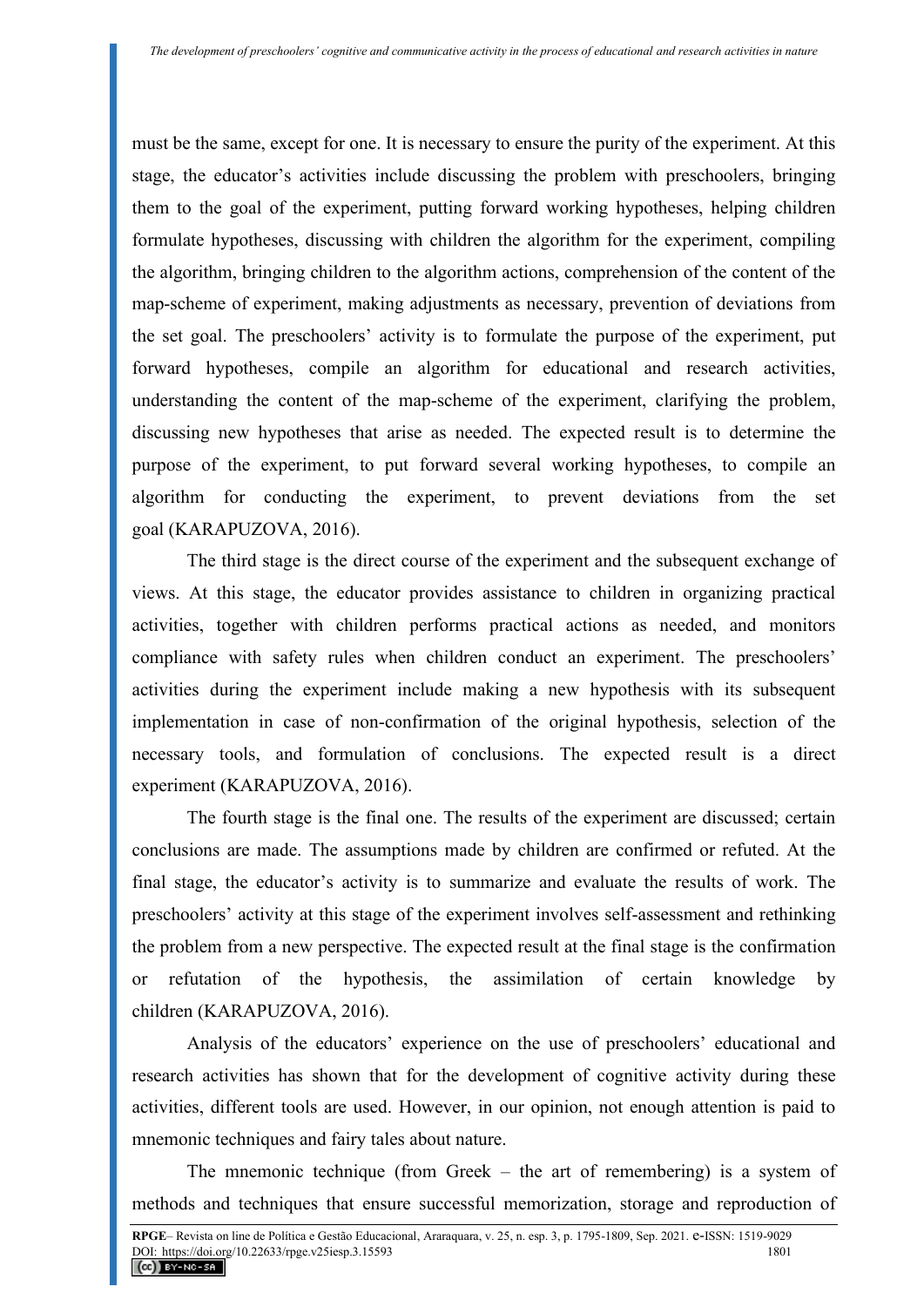information, knowledge about the features of nature and the world, effective memorization of the tale plot, as well as contribute to the speech development (DONCHENKO *et al.,* 2020). This educational technology, which helps the child to comfortably and easily acquire knowledge using the natural mechanisms of the brain, allows to fully control the process of remembering, storing, and reproducing information. One of the methods of mnemonics is a mnemonic table.

A mnemonic table is a diagram in which certain information is embedded sequentially. Mastering the techniques of working with mnemonic table significantly reduces learning time and at the same time promotes the development of memory, ability to analyze, select parts, combine into pairs, groups, systematize, development of logic, figurative thinking, ability to compose stories, solving didactic, educational tasks, attention training. The content of the mnemonic table is a graphic or partially graphic depiction of fairy tale characters, natural phenomena, certain actions etc., thanks to the selection of the main semantic lines of the tale. It is essential to transfer the conditional-visual scheme, which must be depicted so that the drawing is clear to children (DONCHENKO *et al.,* 2020).

To increase the level of cognitive activity, in our opinion, together with a mnemonic table, it is advisable to use a fairy tale about nature, created on a scientific basis. With its help, the preschooler can form the logical meaning of the events that precede or contribute to the emergence of a phenomenon. If in this case, the mnemonic table allows the child to understand the sequence of the phenomenon under study, the fairy tale, in turn, acquaints the preschooler with the events that cause a phenomenon, as well as introduces the child to the consequences. An interesting plot of the fairy tale stimulates the development of the preschooler's cognitive mental processes, allows them to enrich knowledge in the field of «Nature». As it is known, the language of fairy tales is simple and accessible to children, it describes natural phenomena difficult to perceive at a level accessible to children, helps to form preschoolers' primary ideas about the world of nature, forms a respectful attitude to the world of animate and inanimate nature. A fairy tale is an effective means of educating children in natural behavior, which accumulates the child's need for knowledge and promotes the development of their cognitive and communicative activity.

At the first stage of the study, we conducted an ascertaining experiment, the purpose of which was to determine the indicators and levels of development of preschoolers' cognitive activity in the field of «A child in the natural environment». To achieve this goal, we chose the following research methods: analysis of productive activities (results of completed tasks), observation of children, and conversation with them.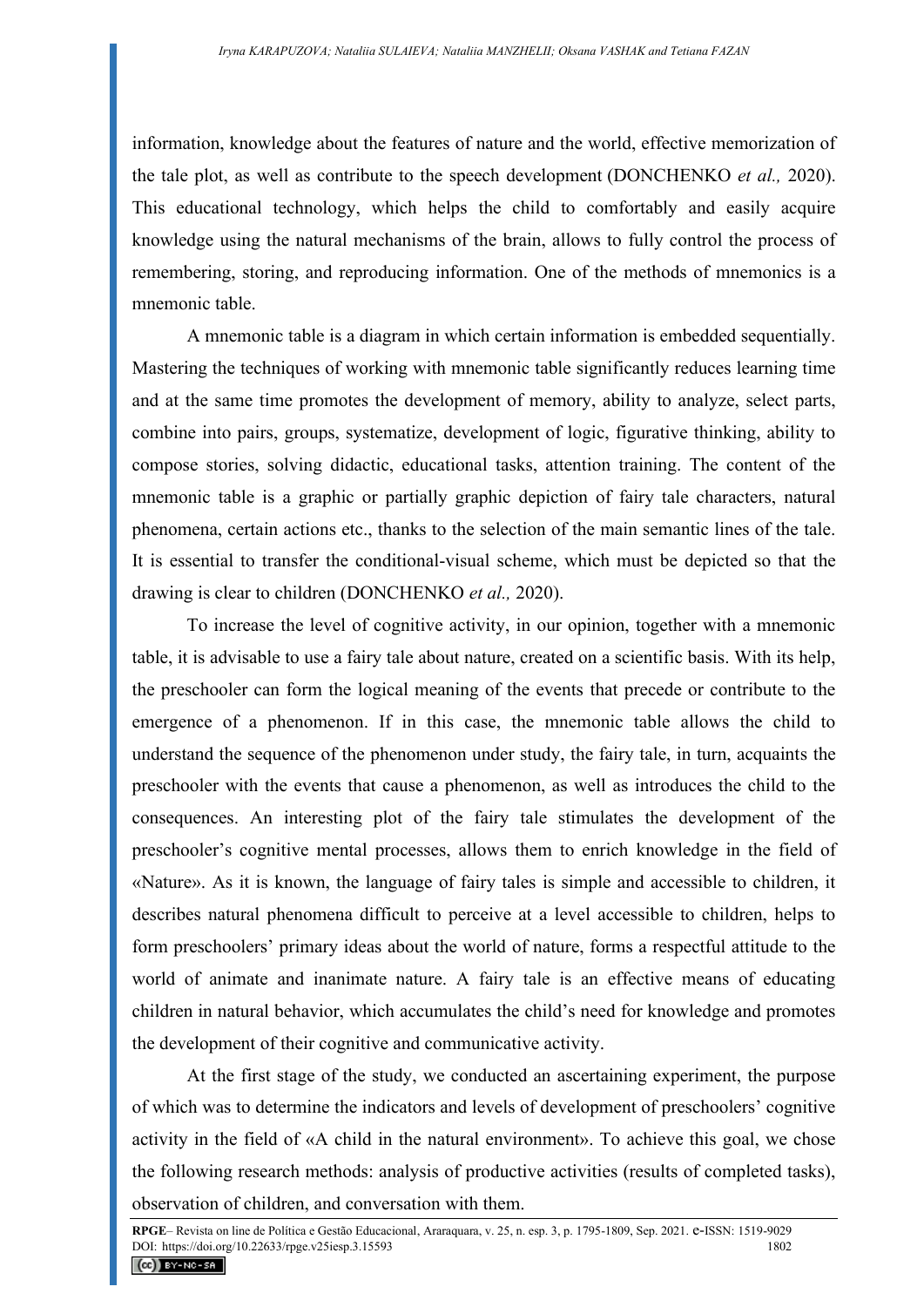The analysis of the obtained results made it possible to determine three levels of development of children's cognitive and communicative activity in the field of «A child in the natural environment». They are the high, the average and the low levels.

The high level of formation of preschool children's natural knowledge is the following: knowledge is generalized, systemic, the child confidently answers questions, considers objects (phenomena) holistically, is able to generalize, classify, identify objective relationships within a group of subjects or phenomena, has a wealth of nonverbal means, can explain the observed in nature patterns, express their views and attitudes to objects of nature.

The average level of formation of preschool children's natural knowledge is the following: a certain amount of factual knowledge about the needs of plants and animals is diagnosed, the system and generalization of knowledge are poorly traced. The child can establish some connections and dependencies in nature, however, cannot always explain them, is able to analyze objects and phenomena of nature, and highlights the essential in them, using the help of the educator. The preschooler shows low activity in communication, monologue and dialogic speech is not sufficiently formed.

The low level of formation of preschool children's natural knowledge is the following: the child has a small volume, inaccurate knowledge, answers uncertainly, thinking for a long time, with a hint or leading questions, gives an incomplete answer, listing the individual features of natural objects, cannot identify the essential in the object (phenomenon), is not able to establish connections and dependencies, has unformed motives for communication with adults and peers, has no initiative in dialogue, has the same type of phrase construction and lack of creative storytelling.

The results of the ascertaining study suggest that more than half of preschoolers in the experimental group «*Metelyk*» (52 %) had the low level of cognitive and communicative activity in the field of «A child in the natural environment», 32 % of children had the average level, and 16 % of children had the high level of cognitive activity development. The results obtained during the ascertaining stage of the study are presented in table 1.

| <b>Table 1</b> – Levels of preschoolers' cognitive and communicative activity development at the |  |  |  |  |  |  |  |
|--------------------------------------------------------------------------------------------------|--|--|--|--|--|--|--|
| ascertaining stage of experimental research                                                      |  |  |  |  |  |  |  |

|                                 |                             | <b>High level</b> |               | Average level |               | <b>Low level</b> |               |
|---------------------------------|-----------------------------|-------------------|---------------|---------------|---------------|------------------|---------------|
| <b>Group title</b>              | Total amount of<br>children | Amount            | $\frac{0}{0}$ | Amount        | $\frac{6}{9}$ | Amount           | $\frac{0}{0}$ |
| $\langle$ <i>Metelyk</i> » (EG) | 25                          |                   | $20\%$        | −             | $28 \%$       | 13               | 52 %          |
| $\langle$ Vyshenka» (CG)        | 25                          |                   | $16\%$        |               | $24\%$        | 15               | $60\%$        |

Source: Prepared by the authors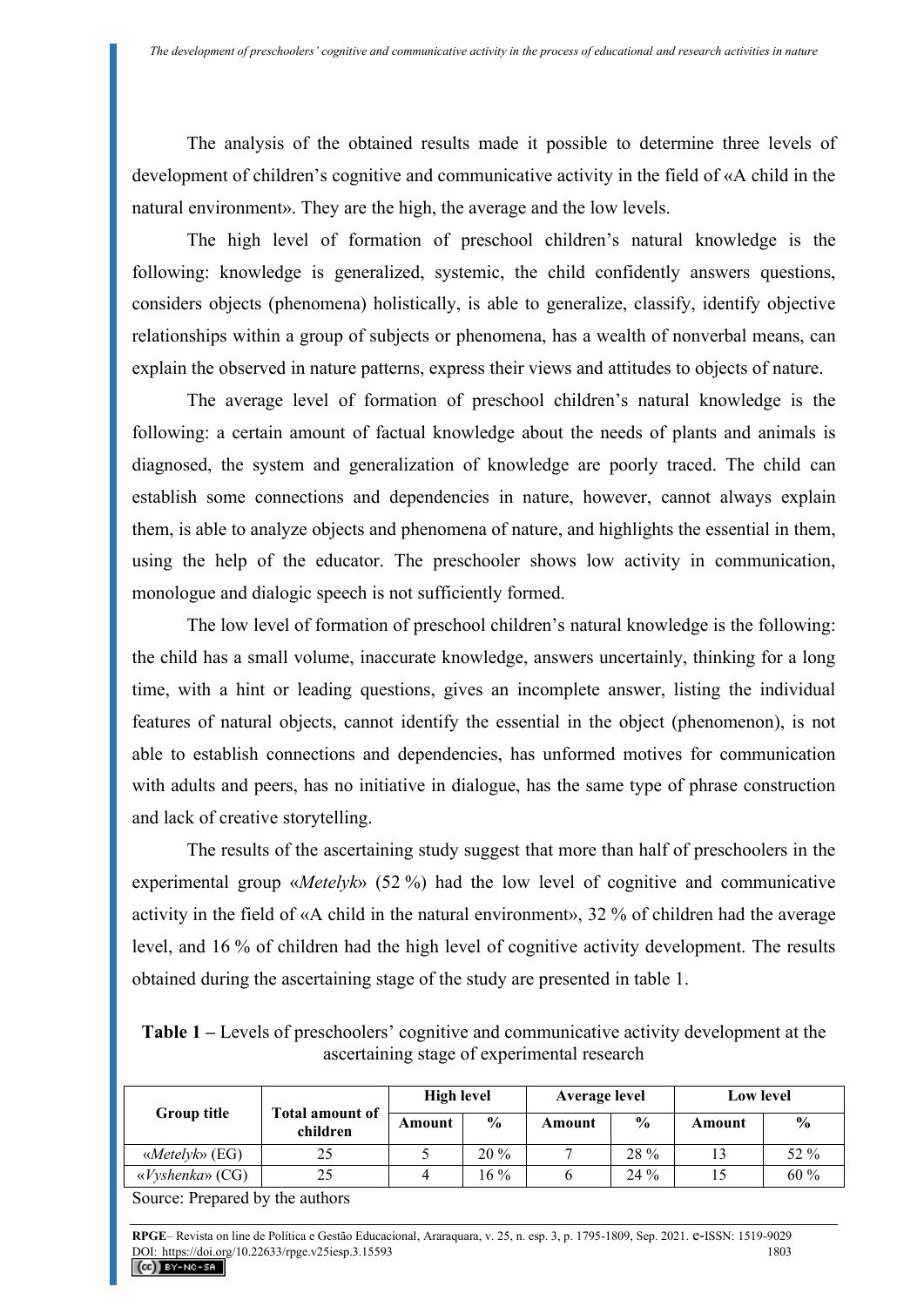The formative stage of the experiment involved direct educational and research activities of children in nature. A series of classes on educational and research activities were organized for the experimental group. They took place in the form of a fairy tale. During the classes, children conducted experiments «Paper Lilies», «Multicolored Flowers», «Mysterious Traces», «A Rainbow» based on the fairy tale plot with the usage of mnemonic tables. We developed technological cards for educators for each of these experiments. These cards indicated the topic, purpose, conditions of the experiment, didactic materials required for this experiment, described in detail the stages and the actions of the educator and children at each stage. In the control group the usual classes were conducted using elementary experiments.

Surveys of the educators of the experimental group on the use of technological cards of experiments showed that it was easier for educators to prepare for the classes, monitor the children's actions at each stage of the experiment, as well as quickly navigate their actions during the class. Analyzing the results of the formative stage of the experimental study, we observed the dynamics of the increase in the average level, which is shown in table 2.

**Table 2 –** Levels of development of preschoolers' cognitive and communicative activity at the formative stage of experimental research

| <b>Group title</b>       | Total amount of | <b>High level</b> |               | Average level |               | <b>Low level</b> |               |
|--------------------------|-----------------|-------------------|---------------|---------------|---------------|------------------|---------------|
|                          | children        | Amount            | $\frac{0}{0}$ | Amount        | $\frac{0}{0}$ | Amount           | $\frac{0}{0}$ |
| «Metelyk» (EG)           | 25              |                   | $28\%$        | 10            | 40%           |                  | $32\%$        |
| $\langle$ Vyshenka» (CG) | 25              |                   | $24\%$        |               | $32\%$        |                  | 44 $\%$       |

Source: Prepared by the authors

It should be emphasized that the fairy tale with experiments, used in educational and research activities, promotes the development of preschoolers' cognitive activity in the field of «A child in the natural environment», the formation of children with the low and the average levels of new knowledge, skills and consolidation of already acquired knowledge and skills among children who had a high level of cognitive development.

After the first class, we decided to enhance the effectiveness of research activities using mnemonic tables. The introduction of this method has successfully realized our objective of increasing the level of preschoolers' cognitive activity, during the formation of causal relationships in the course of experiments. In this regard, we have selected fairy tales about nature with mnemonic tables for experiments and technological cards, which contain guidelines for educators on the management of preschoolers' educational and research activities.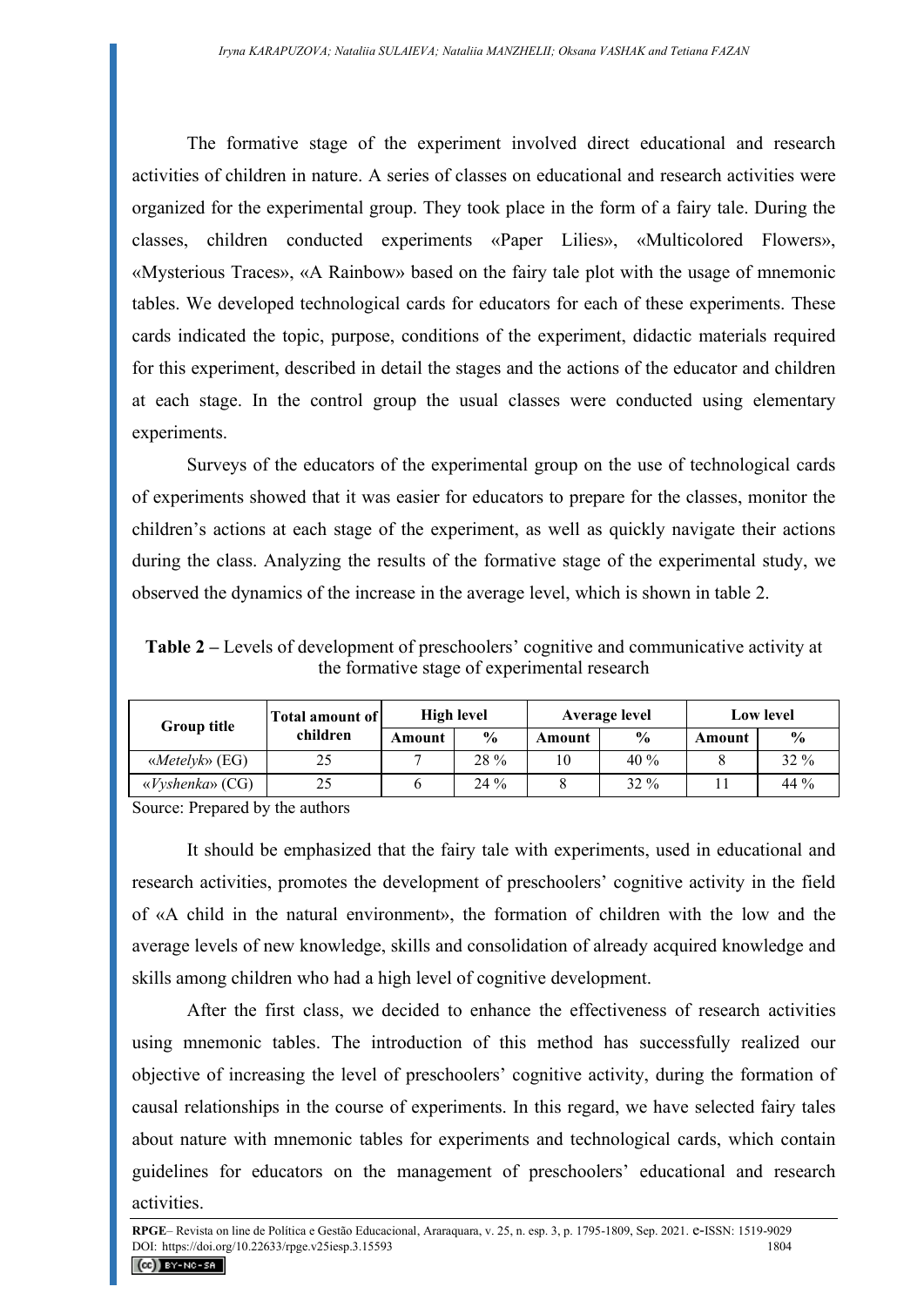After conducting research activities and using a set of mnemonic tables for children and technology cards for educators, to test the effectiveness of the developed and implemented methodology, we re-diagnosed the level of development of preschool children' cognitive activity of in the field of «A child in the natural environment». The results obtained during the formative experiment, we presented in table 3.

**Table 3**. Levels of development of preschoolers' cognitive and communicative activity at the formative stage of the experimental study

| <b>Group title</b>       | <b>Total amount</b> | High level |               | Average level |               | <b>Low level</b> |               |
|--------------------------|---------------------|------------|---------------|---------------|---------------|------------------|---------------|
|                          | of children         | Amount     | $\frac{6}{6}$ | Amount        | $\frac{0}{0}$ | Amount           | $\frac{0}{0}$ |
| «Metelyk» (EG)           | 25                  |            | 36%           |               | 44%           |                  | 20%           |
| $\langle$ Vyshenka» (CG) | 25                  |            | 32%           |               | 36%           |                  | 32%           |

Source: Prepared by the authors

Analysis of the study data in the experimental group showed that the number of children with the low level of awareness in the field of «A child in the natural environment» after the experiment decreased almost twice from 52 % to 20 %. 44 % of children showed the average level (there were 28 %), but the essence of the changes was not so much in quantitative as in qualitative changes, as some children whose level corresponded to the average had a high level, and children whose level corresponded to low, entered the average one. 36 % of preschoolers had the high level of academic achievement compared to the previous data. The results almost doubled. Based on these data, it can be stated that the method developed by the authors allowed to increase the level of preschoolers' cognitive and communicative activity qualitatively and quantitatively.





Source: Prepared by the authors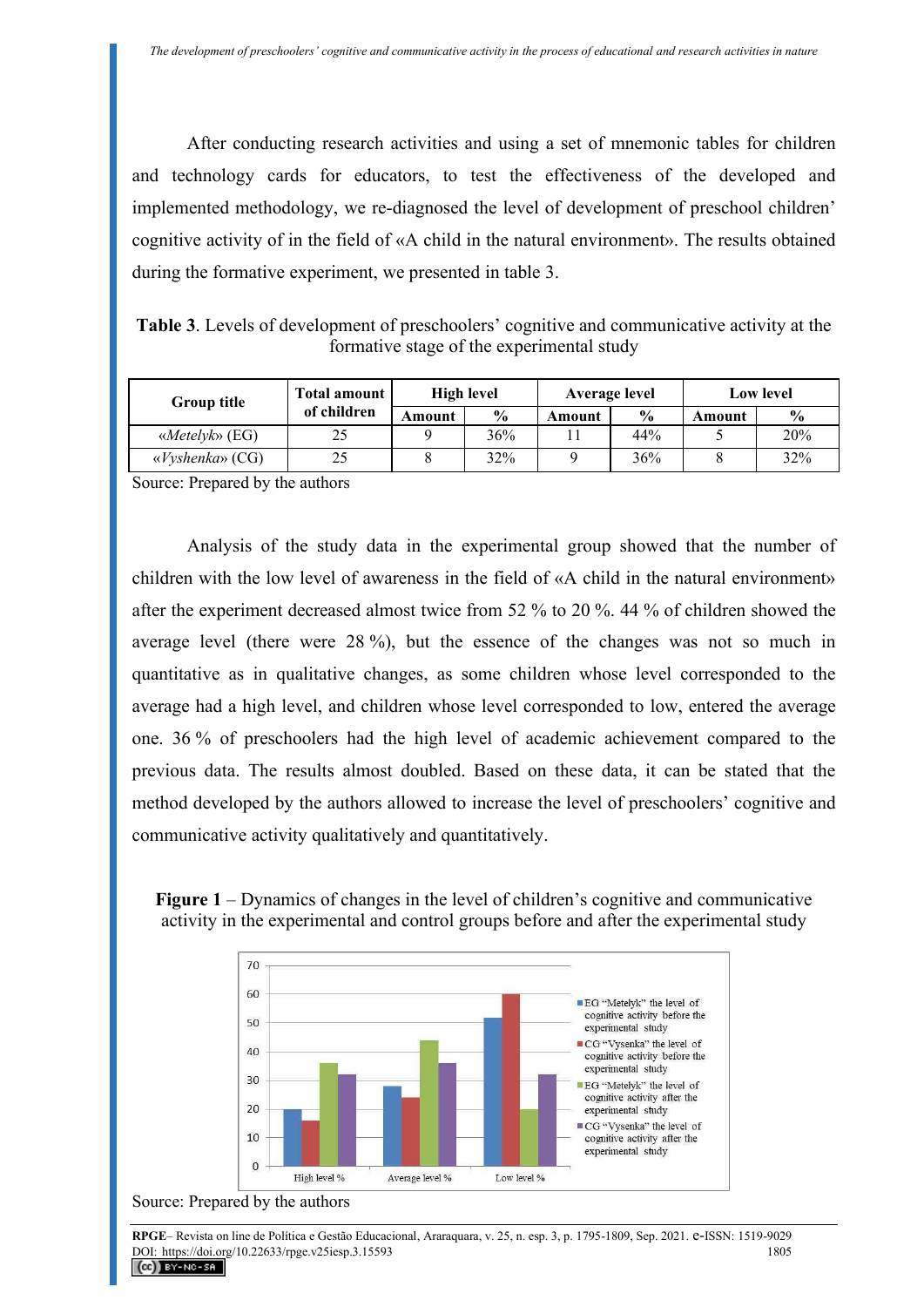According to Fig. 1, we can state the positive results of the work, namely the high efficiency of the use of preschoolers' educational and research activities in the process of their cognitive activity development during acquaintance with natural objects. The introduction of fairy tales for better perception of information by preschoolers during experiments was effective. Mnemonic tables allowed to highlight each stage of the experiment and contributed to a better perception of new information.

In the course of the experimental study, we also conducted a survey among educators. They positively assessed of the use of mnemonic tables and technological cards for the organization of educational and research activities in the conditions of a preschool educational institution. According to educators, such tools simplified the preparation stage for the implementation of educational and research activities and helped structure the stages of experiments.

#### **Conclusions**

Children's educational and research activities in the process of acquainting them with the objects of nature, using a fairy tale with experiments and mnemonic tables, increase the level of development of preschoolers' cognitive and communicative activity in the field of «A child in the natural environment» and is effective. Children learn to establish general patterns and, on their basis, to create causal chains that help them to successfully use the acquired knowledge in a new situation, get the opportunity to satisfy their inherent curiosity, develop research skills and abilities. Based on this, it is natural to believe that such skills contribute to the independent cognitive activity of children, the development of elements of critical independent thinking, which is the driving force in the development of preschool children's cognitive activity; formation of communicative competence, namely the ability to express their desires, intentions, assumptions, as well as to explain their actions and their content.

#### **REFERENCES**

ANTONOVA, S. YU. **Management of educational and research activities of high school students in modern socio-cultural conditions: author**. Extended abstract of PhD thesis. Biysk, 2009, 20 p.

DONCHENKO, V. I.; ZHAMARDIY, V. O.; SHKOLA, O. М.; KABATSKA, O. V.; FOMENKO, V. H. Health-saving Competencies in Physical Education of Students. **Wiadomości Lekarskie**, Тom LXXIII, 1, 145–150. 2020.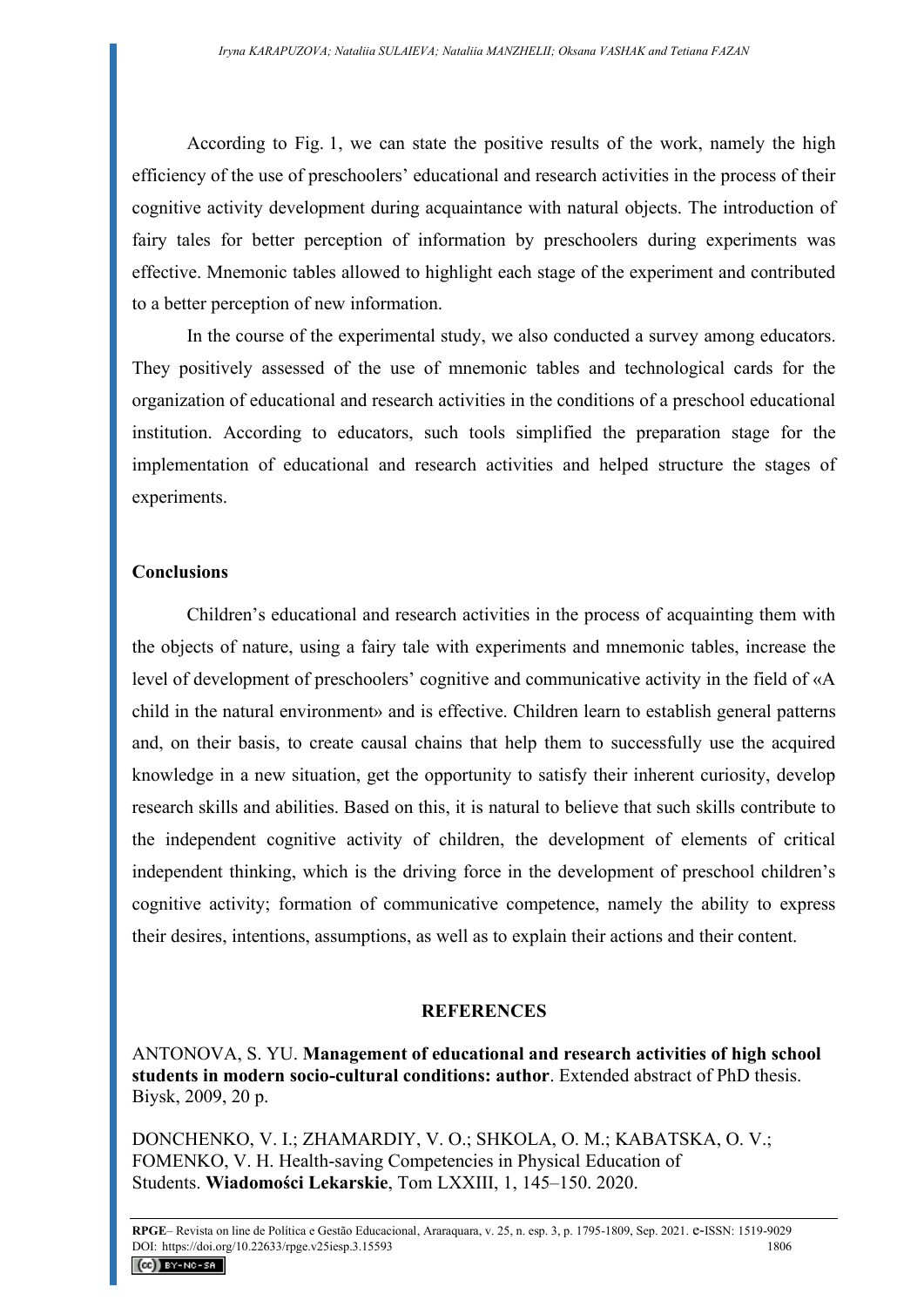GRIBAN, G.; PRONTENKO, K.; ZHAMARDIY, V.; TKACHENKO, P.; KRUK, M.; KOSTYUK, Y.; ZHUKOVSKYI, Y. Professional Stages of a Physical Education Teacher as Determined Using Fitness Technologies. **Journal of Physical Education and Sport**, 18 (2), 565–569. 2018.

KARAPUZOVA, I. V. **Children's experimentation:** realities and prospects. Pedagogical sciences: theory, history, innovative technologies: academic journal / Eds. A. A. Sbruiev. Sumy, publishing house of Sumy State Pedagogical University named after A. S. Makarenko, 9 (63), 39–50. 2016.

KLESHCHEVA, I. V. **Organization of educational and research activities of students in the study of mathematics.** Extended abstract of PhD thesis. SPb, 2003, 20 p.

KONONETS, N.; GRYNOVA, M.; ZHAMARDIY, V.; MAMON, O.; LIULKA, H. Problems of Implementation of The System of Resource-Based Learning of Future Teachers of Physical Culture. **International Journal of Applied Exercise Physiology**, 9 (12), 50–60. 2020.

KORNOSENKO, O.; DENYSOVETS, T.; DANYSKO, O.; SYNYTSYA, S.; VOLOSHKO, L.; ZHAMARDIY, V.; DONCHENKO, V.; SHKOLA, O.; PRYSTYNSKYI, V.; OTRAVENKO, O. System of Preparation of Future Fitness Coaches' for Health-Improving Activity in the Conditions of Rehabilitation Establishments. **International Journal of Applied Exercise Physiology**, 9 (8), 33–41. 2020.

LADYVIR, S. O. Developmental opportunities of the research method of teaching preschoolers. Current problems of psychology. Psychology of preschool development. **Collection of scientific articles**. Kyiv, IV(IV), 96–97. 2007.

LADYVIR, S. O.; STADNYK, H. A. Development of children's cognitive activity in the process of their communication with parents. **Psychology**. Kyiv, 34, 53–59. 1990.

LIKHODIEIEVA, H. V. **Formation of educational and research skills of students in the process of learning the elements of stochastics**. Kyiv, 2009, 20 p.

LIUTA, T. O. **Formation of intellectual and creative skills of junior schoolchildren by means of educational and research activities.** Educational research activities of children: experience of organization, didactic developments, features of formation of educational and research skills: Proceeding of the All-Ukrainian Scientific and Practical Conference. Kirovohrad, April 9–10, 2014. Kirovohrad, 101–105.

NEDATATOK, N. H. **Formation of educational and research skills of high school students**. Extended abstract of PhD thesis. Kharkiv, 2000, 20 p.

SHKOLA, O.; GRIBAN, G.; PRONTENKO, K.; FOMENKO, O.; ZHAMARDIY, V.; BONDARENKO, V.; BEZPALIY, S.; ANDREYCHUK, V.; TKACHENKO, P.; BLOSHCHYNSKY, I.; ZHUKOVSKYI, Y.; NOVITSKA, I. Formation of Valuable Orientations in Youth during Physical Training. **International Journal of Applied Exercise Physiology**, 8 (3.1), 264–272. 2019.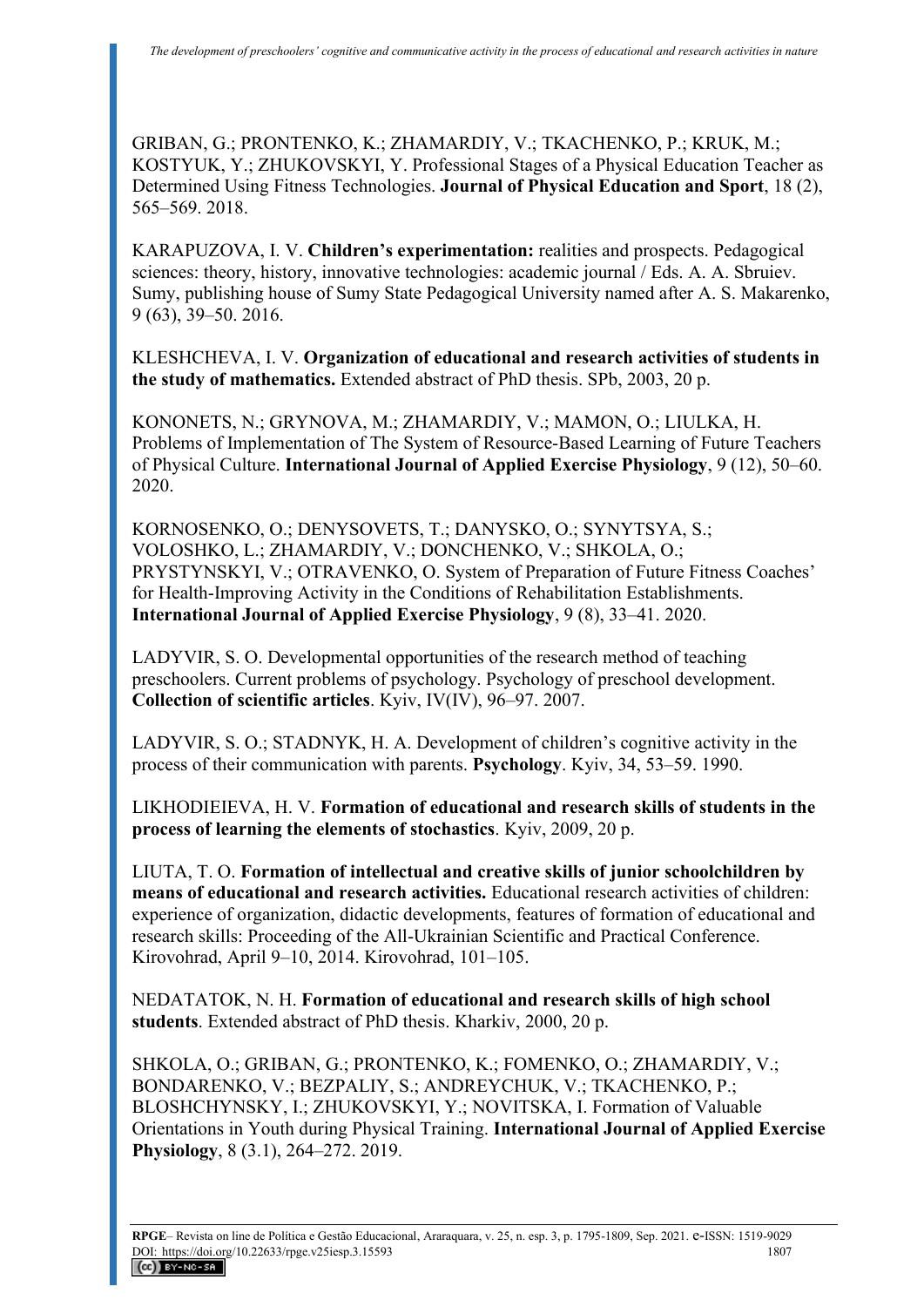SHKOLA, O.; ZHAMARDIY, V.; SAIENKO, V.; TOLCHIEVA, H.; POLULIASHCHENKO, I. The Structure Model of Methodical System Usage Fitness-Technology in Student Physical Education. **International Journal of Applied Exercise Physiology**, 9 (10), 89–96. 2020.

The Basic component of preschool education in Ukraine (new edition). **Preschool education**, 7, 17–18. 2012.

TKACHUK, T. The joy of knowledge. **Preschool education**, 9, 10–11. 2002.

ZEBZEEVA, V. L. On the forms and methods of environmental education of preschoolers. **Preschool education**, 7, 45–49. 1998.

ZHAMARDIY, V. O.; DONCHENKO, V. I.; YEMETS, A. V.; SKRINNIK, Y. O. Physical Development by Means of Fitness Technologies as One of General Aspects of Student's Health. **Wiadomości Lekarskie**. Тom LXXII, nr 5 cz II, 1074–1078. 2019.

ZHAMARDIY, V.; GRIBAN, G.; SHKOLA, O.; FOMENKO O.; KHRYSTENKO D.; DIKHTIARENKO Z.; YEROMENKO E.; LYTVYNENKO A.; TERENTIEVA N.; OTRAVENKO O.; SAMOKISH I.; HUSAREVYCH, O.; BLOSHCHYNSKYI, I. Methodical System of Using Fitness Technologies in Physical Education of Students. **International Journal of Applied Exercise Physiology**, 9 (5), 27–34. 2020.

ZHAMARDIY, V.; SHKOLA, O.; BEZPALIY, S.; KALYNOVSKYI, B.; VASYLENKO, O.; IVANOCHKO, I.; DOVGAN, N.; MALYNSKYI, I.; DANYLENKO, O.; GRIBAN, G.; PRONTENKO, K. [Modern Fitness Technologies in the Physical Education of](https://dilemascontemporaneoseducacionpoliticayvalores.com/_files/200006257-98ff898ffa/EE%2019.11.81%20Tecnolog%C3%ADas%20modernas%20de%20fitness%20en%20la%20educaci%C3%B3n%20f%C3%ADsica%20de.....pdf)  [Students.](https://dilemascontemporaneoseducacionpoliticayvalores.com/_files/200006257-98ff898ffa/EE%2019.11.81%20Tecnolog%C3%ADas%20modernas%20de%20fitness%20en%20la%20educaci%C3%B3n%20f%C3%ADsica%20de.....pdf) **Revista Dilemas Contemporáneos: Educación, Política y Valores.** Año: VII, Número: Edición Especial, Artículo. 81. Período: Noviembre. 2019.

ZHAMARDIY, V.; SHKOLA, O.; BOICHENKO, A.; PRYSTYNSKYI, V.; KORNOSENKO, O.; DMYTRENKO, K.; KABATSKA, O.; STAROSELSKA, Y.; HORDIIENKO, O.; POSTOVA, S. Dynamics of Physical Fitness of Students during Powerlifting Classes. **International Journal of Applied Exercise Physiology**, 9(9), 49–60. 2020.

ZHAMARDIY, V. O.; SHKOLA, O. М.; OKHRIMENKO, I. M.; STRELCHENKO, O. G.; ALOSHYNA, A. I.; OPANASIUK, F. H.; GRIBAN, G. P.; YAHODZINSKYI, V. P.; MOZOLEV, O. M.; PRONTENKO, K. V. Checking of the Methodical System Efficiency of Fitness Technologies Application in Students' Physical Education. **Wiadomości Lekarskie**, Тom LXXIII, nr 2, 332–341. 2020.

ZHAMARDIY, V.; SHKOLA, O.; OTRAVENKO, O.; MOMOT, O.; ANDREIEVA, M.; ANDRIEIEVA, O.; MUDRYK, V.; SLUSAREV, V.; BROSLAVSKA, H.; PUTIATINA, G. Dynamics of the Functional State of Students in the Process of Powerlifting in Higher Education. **International Journal of Applied Exercise Physiology**, 9 (10), 24–35. 2020.

ZHAMARDIY, V.; SHKOLA, O.; TOLCHIEVA, H.; SAIENKO, V. Fitness Technologies in the System of Physical Qualities Development by Young Students. **Journal of Physical Education and Sport**, 20 (1), 142–149. 2020.